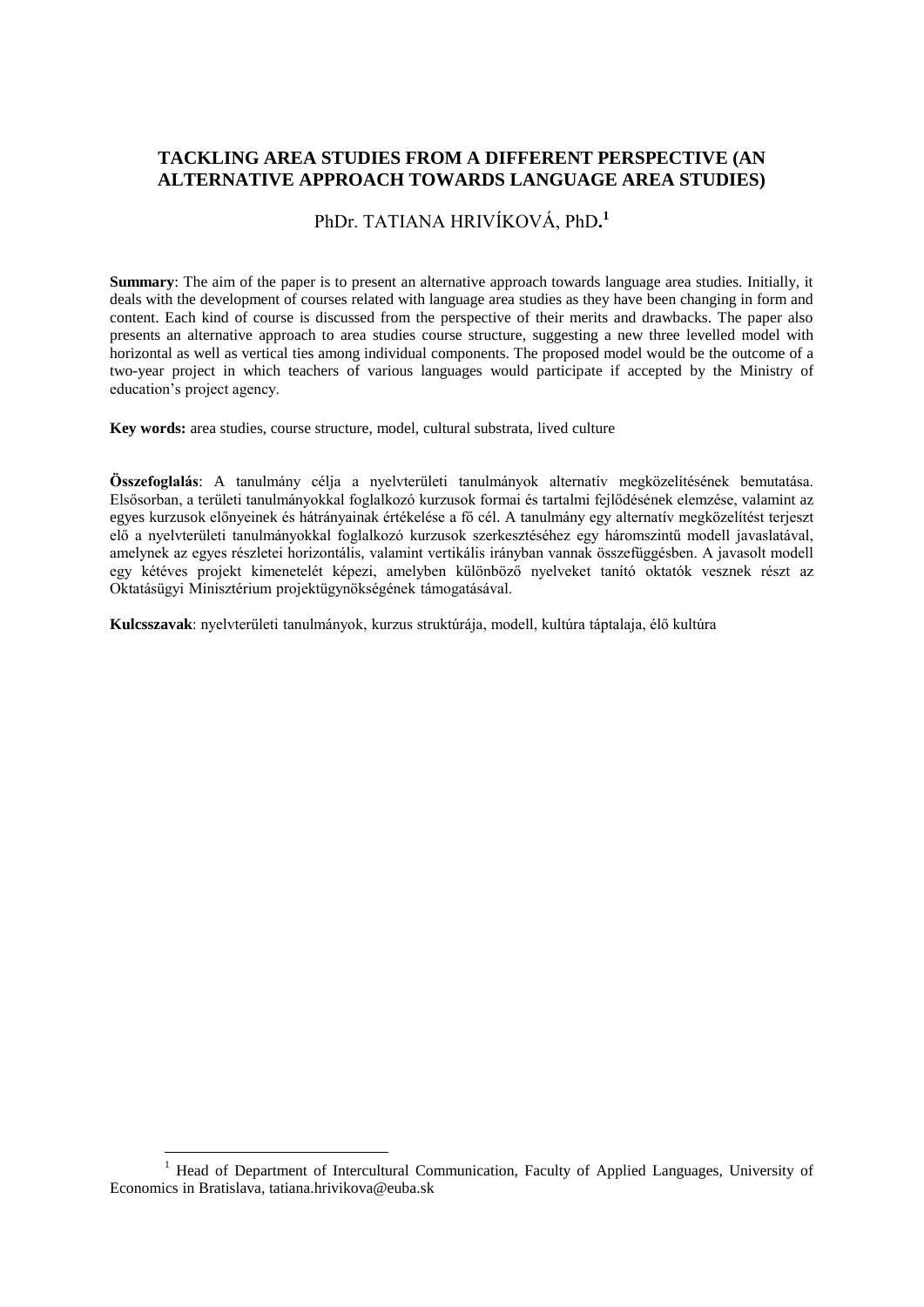## **Introduction**

The aim of the paper is to present a new, alternative approach towards language area studies as an important part of foreign languages education. It proposes a three level model which enables to combine information from the language areas with study of the specific culture from both perspectives of institutions and everyday life of people. Based on the suggested model, the student can be presented with a complex but comprehensible view of the said language area.

## **The existing approaches**

Area studies have been around for quite a long time, though, initially, in a relatively simplified form. They were regularly incorporated into various language courses as topics of interest mostly with the aim to facilitate 'conversation' and expand vocabulary. Topics like famous sights, historical places, cities and holidays offered opportunities to practice the studied language and demonstrate one's language competence. But unfortunately, such implementation gave the students only a couple of facts without any context.

The next stage of development brought the acceptance of the idea that a living language cannot be separated from the people and countries where it is used as the dominant means of communication, because the language is closely connected to the society of its native speakers, its way of life and institutions. So specific courses have been developed which deal with various aspects of a particular society. Area studies are an integral part of mostly philology oriented study programs but they occur in the curricula of other study programs as well e.g. diplomacy, media or journalism. The current concept of those courses appears to be just a positivist, juxtaposed set of particular items (geography, history etc.) missing inner ties both horizontally (among particular components) and vertically (streaming into a higher-tier system). To present an example of such a course we list the fundamental topics of a course on British, and American Studies taught at the Faculty of International Relations, University of Economics in Bratislava (Bocková & Hrivíková, 2008):

- Geography
- History
- Political system
- Legal system
- Social security system
- Education
- $\bullet$  Minorities & Human rights
- Economic system
- Culture
- Media

The topics follow a typical pattern of a traditional area studies course with a number of important aspects of life discussed separately in the form of either lecture or seminar. The individual topics are analyzed and used as building cubes to create a comprehensible picture of a particular society. The course offers facts again but in a more structured form than the previous stage, and moreover it gives the students an insight into the society. They learn to understand how the society functions in various areas but they are hardly shown how those building cubes are interconnected.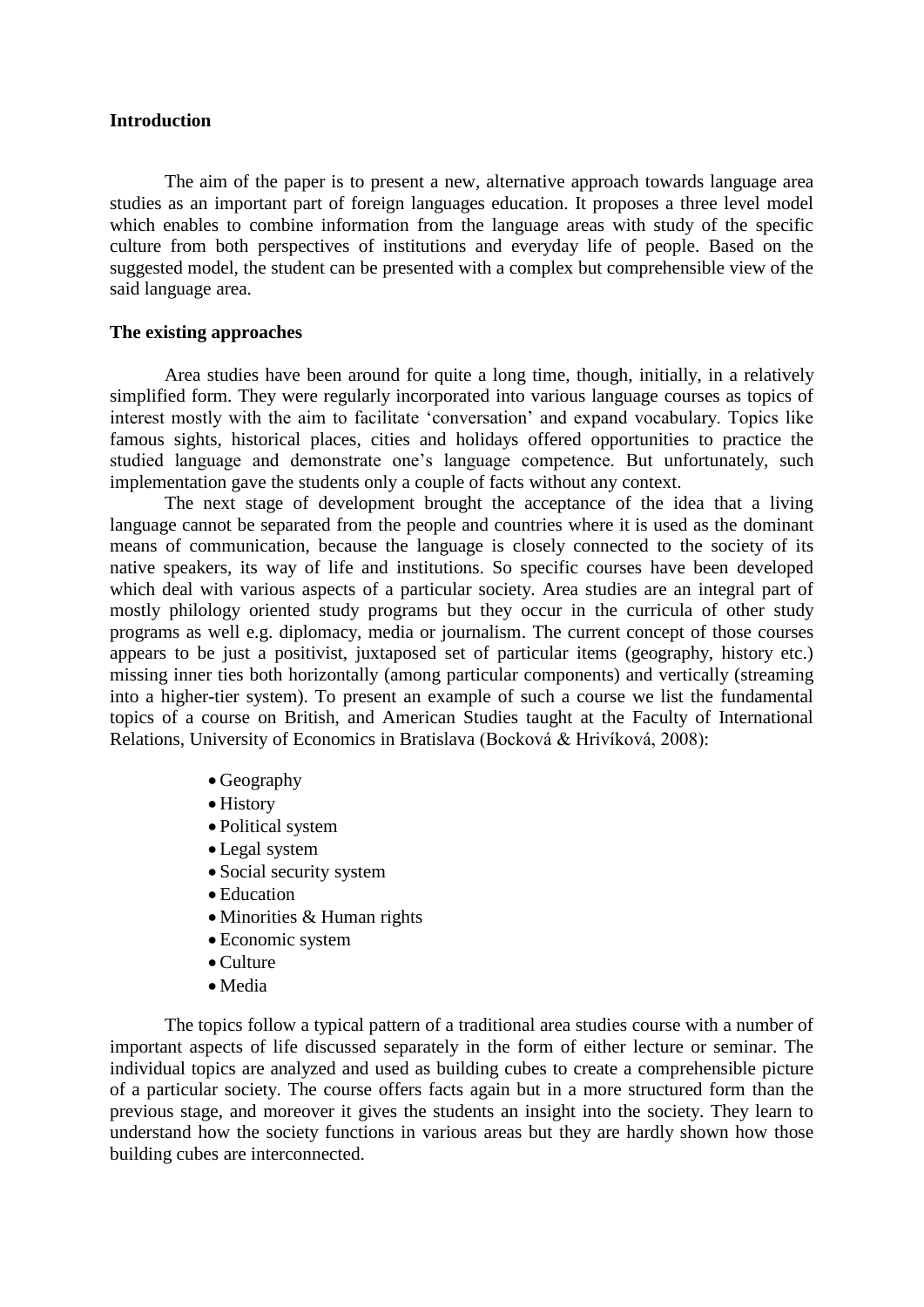As an improvement and a further step ahead, a comparative and contrasting approach has been applied through the incorporation of Slovak studies as well where they can learn a lot about their own country as well. The idea behind has been that, while communicating in foreign languages, the students would probably need to talk about their own country rather than others, they can also gain a lot from recycling knowledge collected about their own country throughout their previous education, and by the same token they can learn a great deal from comparing different systems, and start to consider the reasons why the variety occurs in the first place; what has made the people in the studied countries choose a particular political system or how they substantiate their policies of social welfare or education. So it adds an improved level of understanding to the facts but still quite haphazard and incidental, missing to produce a systemized view.

#### **The project**

To avoid the shortcomings of the previous approaches and to fill the gaps in a concise and structured image, a group of teachers involved in teaching various language area studies have decided to propose an alternative approach towards the subject. The aim of the project proposed for the next two years is to prepare a theoretical model of a new study concept for the subject of Language Area Studies. As mentioned previously, the existing handbooks and the method of interpretation of the discipline are characterized by juxtaposition of heterogeneous elements (geography, history, political system etc.) which negates the idea of their correlation, mutual conditioning and it fails to join the parts into a coherent representation of the particular cultural system. We believe that culture should not be just one of the listed topics; it should be the climax of the course.

The new model carries the ambition to put the scattered elements of area studies into mutual correlation, map out both their horizontal links and their vertical manifestations streaming them into a higher total – a cultural system. Another important contribution of such a model would be its universal applicability for various language areas in the teaching process as well as in creating textbooks and other supportive didactic materials.

The state of the art is characterized by terminological inconsistency among languages (studies, civilization, culture…) and by the above mentioned positivist presentation of variety of elements of the particular culture without internal relations (Hrivíková, 2012). The consumer (student) is led to some idea about the cultural aspects of the given language area but he will never receive a comprehensive view of the whole system as the currently published source literature follows the traditional subject concept of language area studies as well. It does not show any indication of crossover of certain elements into the sphere of intercultural communication. The current presentation is rather a static set of heterogeneous facts without inner connections and dynamics. The particular elements are analyzed but not their functions within the cultural and communication systems. The outcome of that in our view outdated concept is a reduced utilization of source materials (vocabulary and facts) rather than an image of the cultural system.

We suggest a three level system which would interlink the topics both horizontally and vertically. We believe that knowledge in form of facts should create the foundation and the first level, followed by awareness and attitude on the second level and comprehension and empathy on the top.

Our new project is in its initial stage but we hope to demonstrate the validity of our argument and create a model usable for any language area studies as its reasoning has a universal hold without exceptions. It will probably require some time before we can prove the benefits of our proposal but we are confident that it will be successful both concerning results and arousing students' interest in the subject (Povchanič, 2012).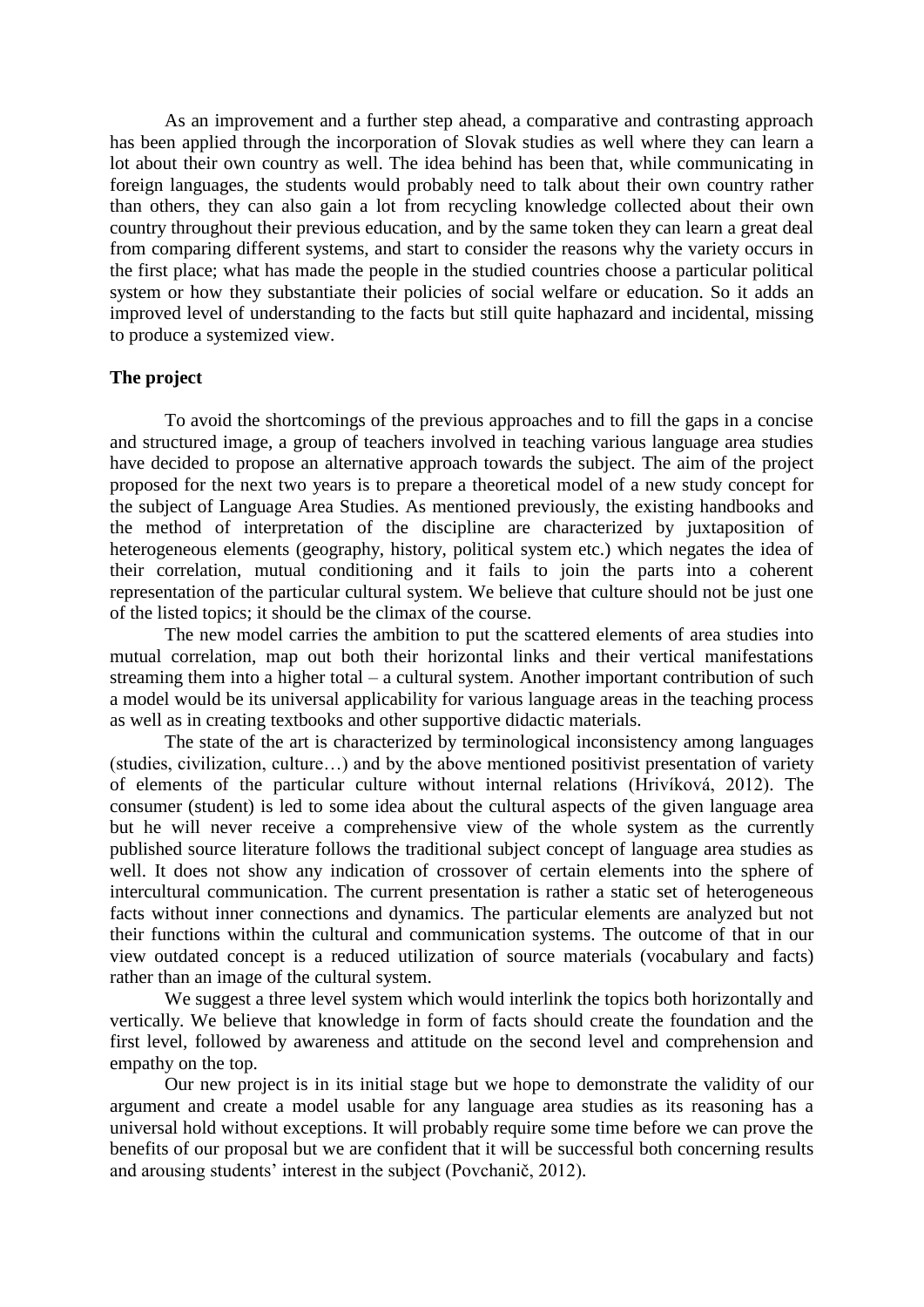The foundation of the theoretical structure will be represented by those elements of traditional topics of area studies that belong to the cultural 'substrata' of the given language area (geography, history etc.).

The manifestations of the substrata presented vertically as components of 'lived' culture (way of life of the particular society) will create the next level. This is the level which enters into communication acts and determines them. Moreover, it has a decisive role in the acquisition of intercultural communicative competence.

Through manifestations of 'lived' culture, the new concept modelling should achieve a systematic cognition and comprehension, a discovery of a higher coherent total specific for the particular language area. That total will be defined according to existing cultural dimensions (Hofstede, Trompenaars …).

The methods to be used in creating our model are:

- comparative and contrastive method for clarification of terminological inconsistencies of the area studies' concept area studies/culture/civilization

- functional analysis of the components of the cultural structure at various levels of the proposed system: In that way we will describe the convergence of the existing juxtaposed elements into a higher system

- synthesis of the results of analytical stage at various levels into the final system and compilation of theoretical equivalents into the final cultural system

- evaluation of components according to cultural referential dimensions: enables acquisition of their theoretical equivalents

- dissemination of the results of the research in the form of publication of the new theoretical model in a form of a monograph.

## **The model**

The proposed model can be demonstrated in a following way, using the example of British studies:

The foundation, or first level, labelled cultural substrata will be filled by the relatively static, stable aspects such as geography and history. They both have had an immense impact on the development of a specific society, its culture and individuals. It is not only the influence of climate, surface or natural resources that count but also distances, proximity of threatening neighbours or access to sea and other natural ways of movement. United Kingdom as an island country was influenced by the relative separation from the mainland but still having intensive contacts through seafaring to various territories of northern and western Europe. All the invasions, which UK had to face throughout its history, were caused by the relative closeness to Europe, rich soil combined with mild climatic conditions and abundance of natural resources. In such sense geography and history were and still are closely interconnected, and it is important to illuminate the natural sequence of causes and consequences. The history of the country unfolded leading to the development of fundamental institutions (monarchy, parliament, law ...) which again due to the growing power of the country and its separation from mainland took their own specific forms (e.g. English common law vs. continental law) and were even exported to English and later British dependent territories due to British dominance over the seas which developed based on the sheer necessity of living on islands. The culture developed and formed under the given circumstances and as a reaction to the challenges, the society had to face throughout its history and on the locations allotted to them by a mixture of geographical conditions and power struggle of individuals and peoples.